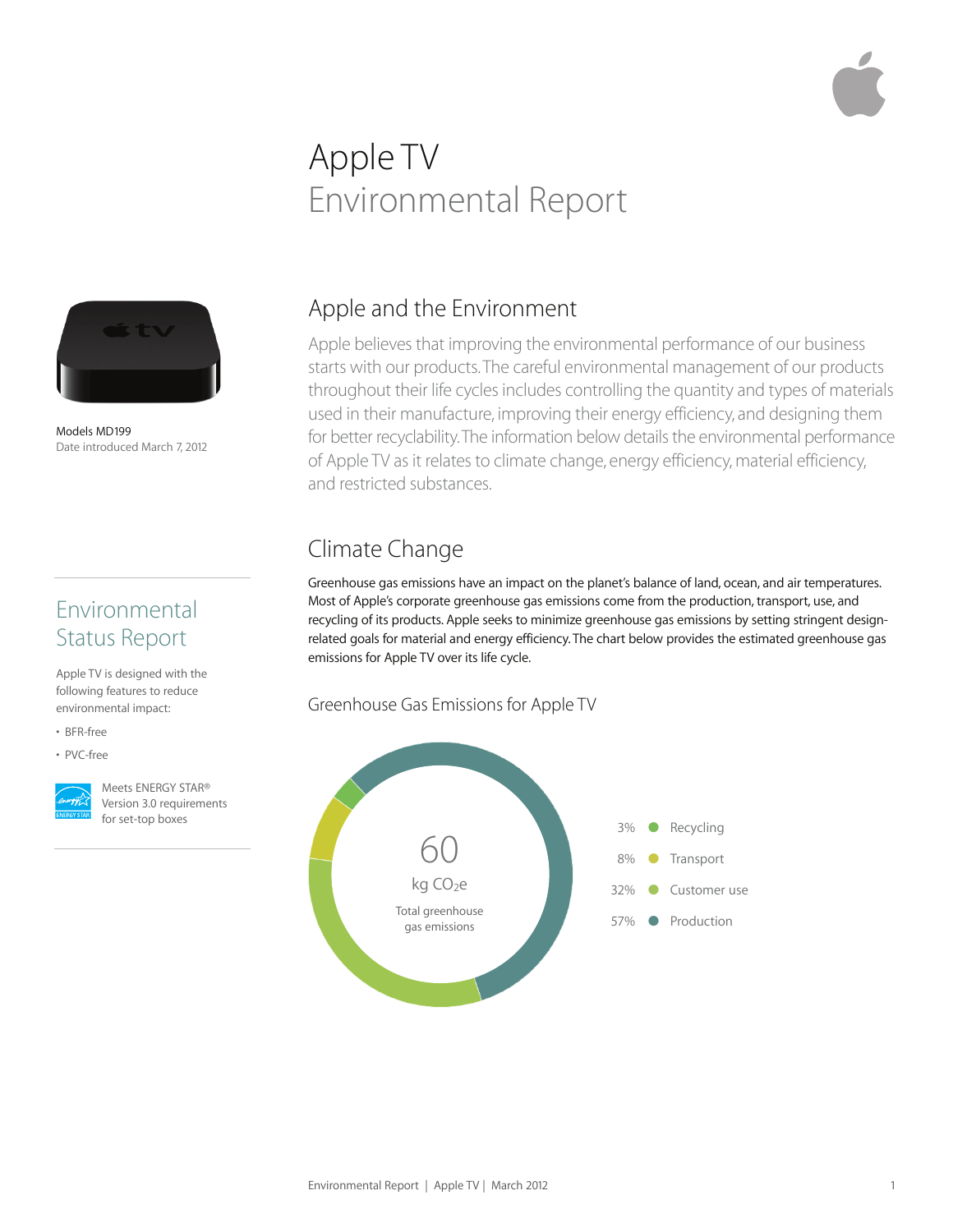# Energy Efficiency

Because one of the largest portions of product-related greenhouse gas emissions results from its use, energy efficiency is a key part of each product's design. Apple products use power-efficient components and software that can intelligently power them down during periods of inactivity. The result is that Apple TV is energy efficient right out of the box.

Apple TV outperforms the stringent requirements of the ENERGY STAR® Program Requirements for Set-top Boxes Version 3.0. It has been designed to be significantly more efficient than the original Apple TV, lowering energy consumption by more than 90 percent. The following table details power consumption in different use modes.

#### Power Consumption for Apple TV

| Mode                    | 100V  | 115V  | 230V  |
|-------------------------|-------|-------|-------|
| Sleep                   | 0.20W | 0.21W | 0.21W |
| Streaming iTunes music  | 1.91W | 1.93W | 2.02W |
| Streaming HD movies     | 1.94W | 1.98W | 1.99W |
| Power supply efficiency | 83.0% | 83.0% | 82.0% |

# Material Efficiency

Apple's ultracompact product and packaging designs lead the industry in material efficiency. Reducing the material footprint of a product helps maximize shipping efficiency. It also helps reduce the energy consumed during production and material waste generated at the end of the product's life. The chart below details the materials used in Apple TV.

Material Use for Apple TV



Apple TV uses less than 2W when streaming HD movies. To put that in perspective, it takes 30 Apple TV units streaming HD movies to equal the power consumed by a single household 60W lightbulb.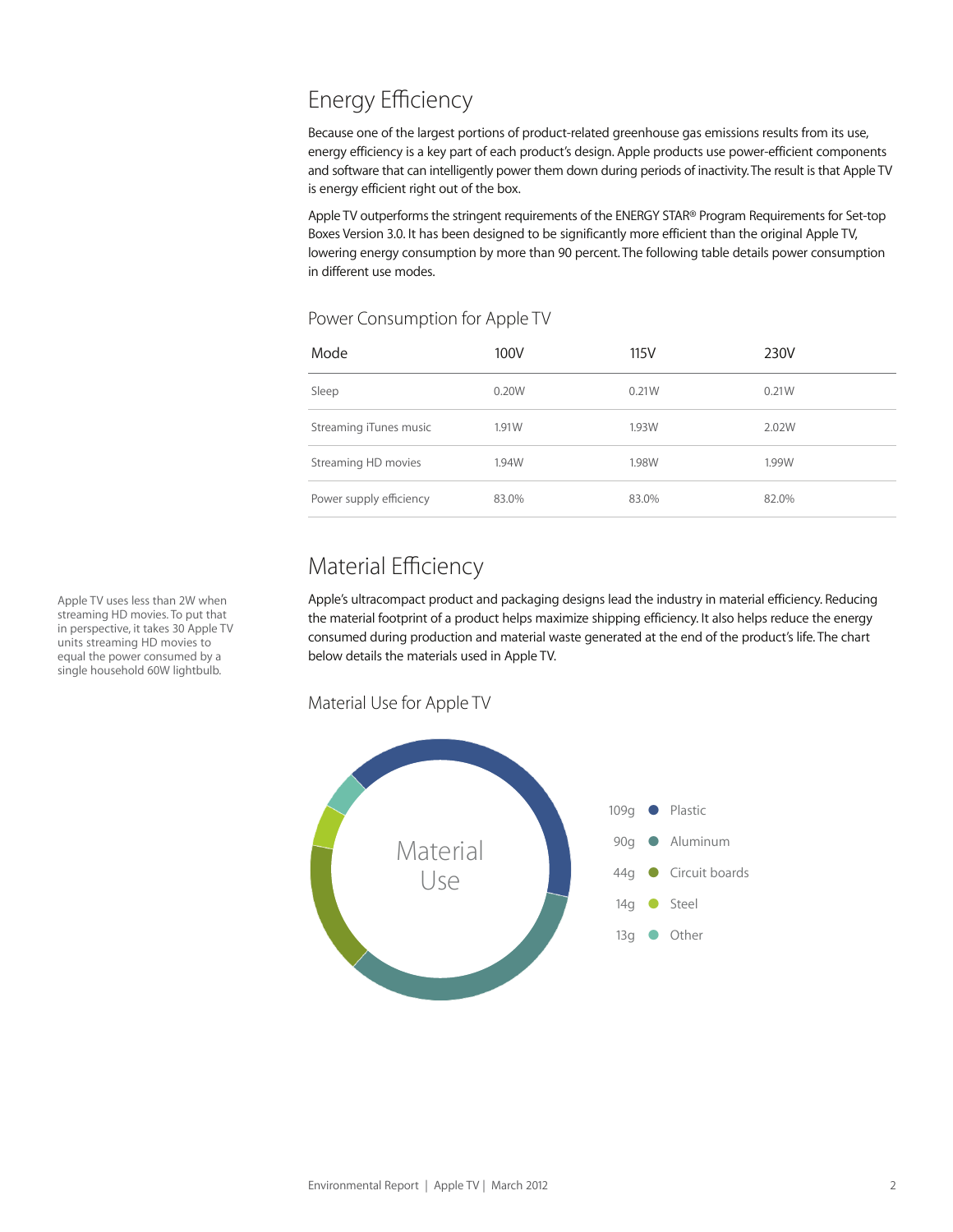

The retail packaging for Apple TV consumes 79 percent less volume than the original Apple TV. This allows almost 5 times as many units to fit per shipping container.

### Packaging

The packaging for Apple TV uses corrugated cardboard made from 33 percent post-consumer recycled content. In addition, the retail packaging is extremely material efficient, consuming 79 percent less volume than the original Apple TV, allowing almost five times as many units to fit in a shipping container. The following table details the materials used in Apple TV packaging.

#### Packaging Breakdown for Apple TV (U.S. Configurations)

| Material                      | Retail box | Retail and shipping box |
|-------------------------------|------------|-------------------------|
| Paper (corrugate, paperboard) | 98q        | 164 <sub>q</sub>        |
| Plastics                      | 3g         | 3g                      |

# Restricted Substances

Apple has long taken a leadership role in restricting harmful substances from its products and packaging. As part of this strategy, all Apple products comply with the strict European Directive on the Restriction of the Use of Certain Hazardous Substances in Electrical and Electronic Equipment, also known as the RoHS Directive. Examples of materials restricted by RoHS include lead, mercury, cadmium, hexavalent chromium, and the brominated flame retardants (BFRs) PBB and PBDE. Apple TV goes even further than the requirements of the RoHS Directive by incorporating the following more aggressive restrictions:

• BFR-free

• Polyvinyl chloride (PVC)–free



# Recycling

Through ultra-efficient design and the use of highly recyclable materials, Apple has minimized material waste at the product's end of life. In addition, Apple offers and participates in various product take-back and recycling programs in 95 percent of the regions where Apple products are sold. All products are processed in the country or region in which they are collected. For more information on how to take advantage of these programs, visit www.apple.com/recycling.